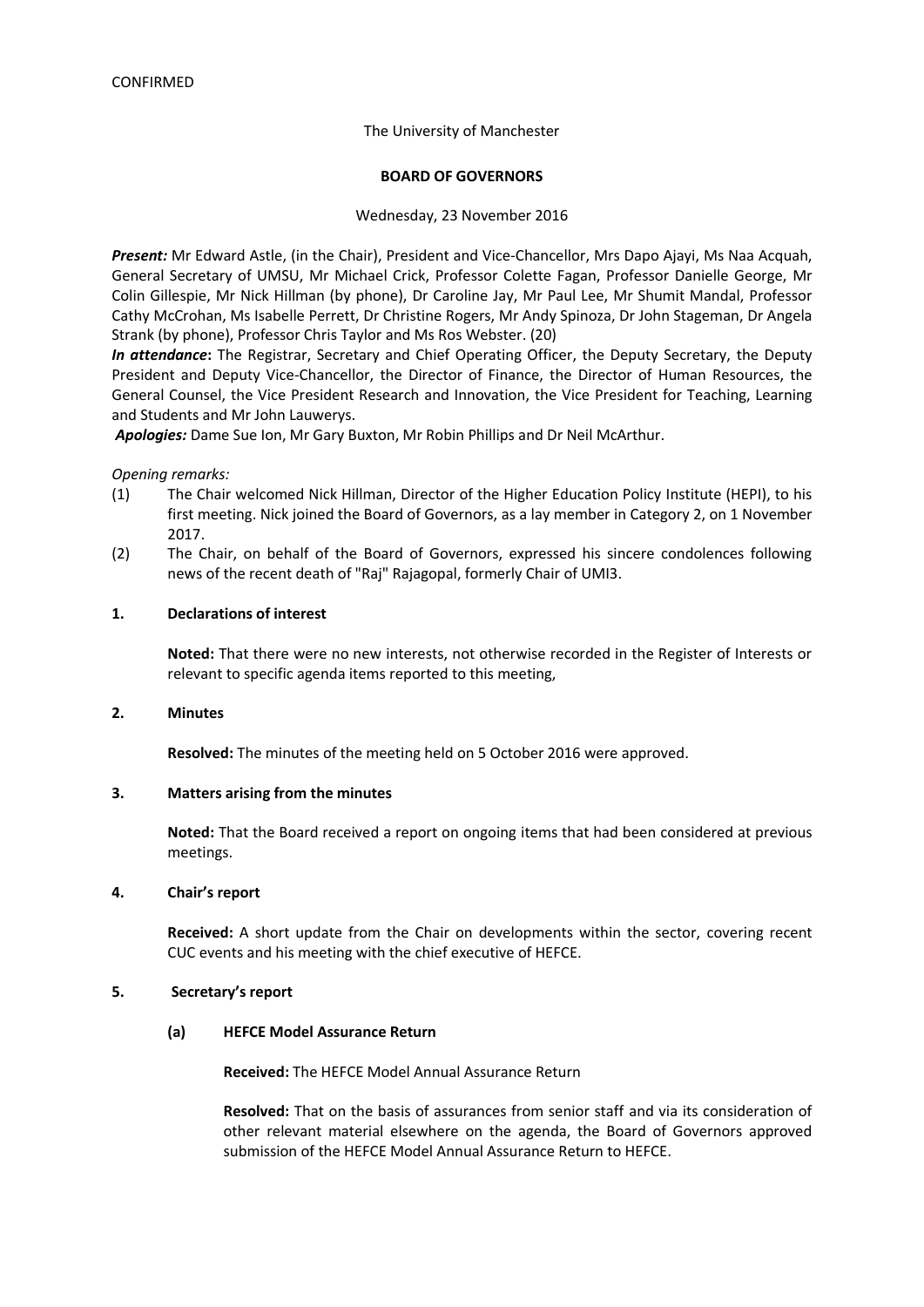#### **(b) Manchester Museum: Repatriation Request**

**Received:** A summary paper and associated repatriation documentation from Manchester Museum.

#### **Reported:**

- (1) That Manchester Museum, having received a repatriation request from Te Papa, the New Zealand museum and organisation, concerning a human jawbone from the Chatham Islands, submitted the necessary repatriation form to the Board of Governors for consideration and approval.
- (2) That the Museum's Human Remains Policy commits the staff to discussing possible repatriation of relevant human remains with contemporary indigenous originating communities. Claims for repatriation are determined on a case-bycase basis following consultation with appropriate communities. In compliance with Manchester Museum's policy on human remains the curators consulted with academics Professor Andrew Chamberlain and Professor Karen Sykes at the University of Manchester and both agree with the proposal. It is the considered opinion of the curators that the ethical course of action is to repatriate the jawbone.
- (3) That if approved the jawbone will be returned to the Moriori people, so they may decide on a final resting place for their ancestor. The jawbone does not have a financial value. All costs for the return of the jawbone will be borne by Te Papa.

**Resolved:** That the Board of Governors approved the repatriation request.

#### **(c) Constitution of the University of Manchester Students' Union**

**Received:** A summary paper and constitution of the Students' Union.

## **Reported:**

- (1) That the Education Act 1994 (Section 22(3)) requires universities to issue a code of practice, setting out the manner in which the requirements of section 22(1) and (2) of the Act, relating to the organisation and activities of the Students' Union, are to be put into effect. The provisions of the Act require that constitution should be subject to the approval of the governing body at intervals of not more than five years.
- (2) That as requested via the most recent meeting of the University Union Relations Committee (UURC), the Office of the General Counsel had reviewed UMSU's Memorandum and Articles of Association (the "constitution"). Subject to some minor cosmetic amendments to the Articles, it is their view that the constitution remains fit for purpose as currently drafted.

**Noted:** That a number of the provisions contained in the constitution refer to the need for further information to be contained in UMSU's Bye-Laws, which set out much of the operational detail of UMSU's work. The Board noted, for completeness, the Bye-Laws should be therefore reviewed again, via UURC, to ensure that they remain aligned with the requirements of the constitution.

**Resolved:** The Board of Governors approved the Union constitution.

#### **6. Report from the External Auditors and Financial Statements**

**Received:** The Report to the Audit Committee from the External Auditors, EY LLP, for the year ended 31 July 2016 and the Financial Statements. The Board of Governors also reviewed the External Auditors Letter of Representation.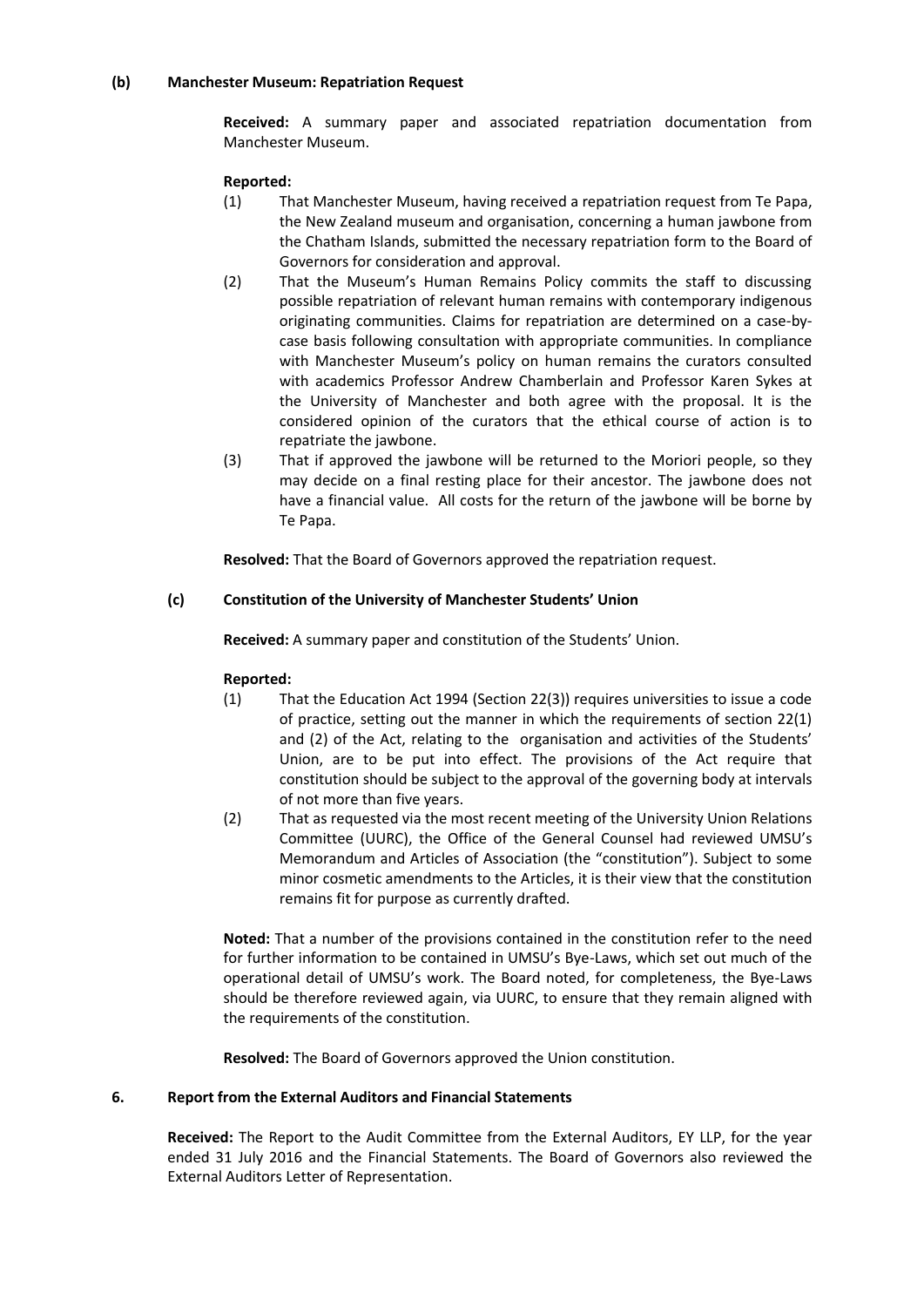## **Reported:**

- (1) That EY had not identified any changes to the strategic and financial statement risk assessments or their planned approach as described in their Planning Report as a result of their procedures to date.
- (2) That EY had documented and tested the controls of the University only to the extent necessary for them to complete their audit. Within this scope, they did not identify any significant deficiencies in the design or operation of an internal control system that might result in a material misstatement in the financial statements.
- (3) That the auditors noted recorded adjustments by management in respect of three audit differences; concerning the revaluation of land and buildings, a misstatement in respect of accrued research income, and in relation to pension and interest costs. Throughout the completion of the statements, the auditors discussed a number of presentation and disclosure matters in respect of the new SORP and these had been corrected by management to the extent that the auditors were satisfied in respect of compliance.
- (4) That during the course of their year-end procedures EY revisited the controls matters and action points raised in the prior period. Work in respect of three of these observations, namely the monitoring of research projects, the reclamation of any overpaid payroll taxes, and in respect of IT general controls, was ongoing and progress was noted. The remaining items were reported as closed, indicating that appropriate action had been taken.
- (5) That on the basis of their work, EY anticipated issuing an unqualified audit opinion on The University of Manchester Group, parent and subsidiary entity financial statements.
- (6) That these were the first set of Financial Statements to be prepared under the new Financial Reporting Standard, FRS102, though the figures for 2014-15 had been restated to comply with it.
- (7) That the significant change in the reported surplus was due to the accounting treatment of pensions liabilities (USS) that were included for this year. While the cash flow position remained strong, the University was not delivering a sufficient surplus to maintain investment and meet future liabilities. The University was also exposed to potential interest rate changes, which could have implications in terms of the value of previous borrowing arrangements.
- (8) That the Financial Review referred to the risk that exists regarding international students. It was agreed to amend the wording to make it clear that a drop in numbers is a risk, separate from the risk of being overly dependent on certain markets.

**Resolved:** That the Board of Governors confirmed:

- (1) That, as required by the HEFCE Audit Code of Practice, the Board approved the onward transmission of the External Auditors Report to the HEFCE Assurance Service.
- (2) That the Board of Governors, having due regard to the Letter of Representation, was not aware of any actual or potential non-compliance with law and regulations that could have a material effect on the ability of the University to conduct its business and, therefore, on the results and financial position to be disclosed in the Financial Statements for the period ended 31 July 2016.
- (3) That the Financial Statements for the period ended 31 July 2016 be approved for onward transmission to the Higher Education Funding Council for England (HEFCE), and that they be also forwarded to the General Assembly for comment in accordance with Statute IX.8 (b). *Action: Deputy Secretary*.

## **7. Prevent Monitoring Report**

**Received:** The report that will be submitted to HEFCE on the University's implementation of the Prevent Duty guidance.

## **Reported:**

(1) That under the Counter-Terrorism and Security Act 2015, relevant higher education bodies (RHEBs) must have due regard to the need to prevent people from being drawn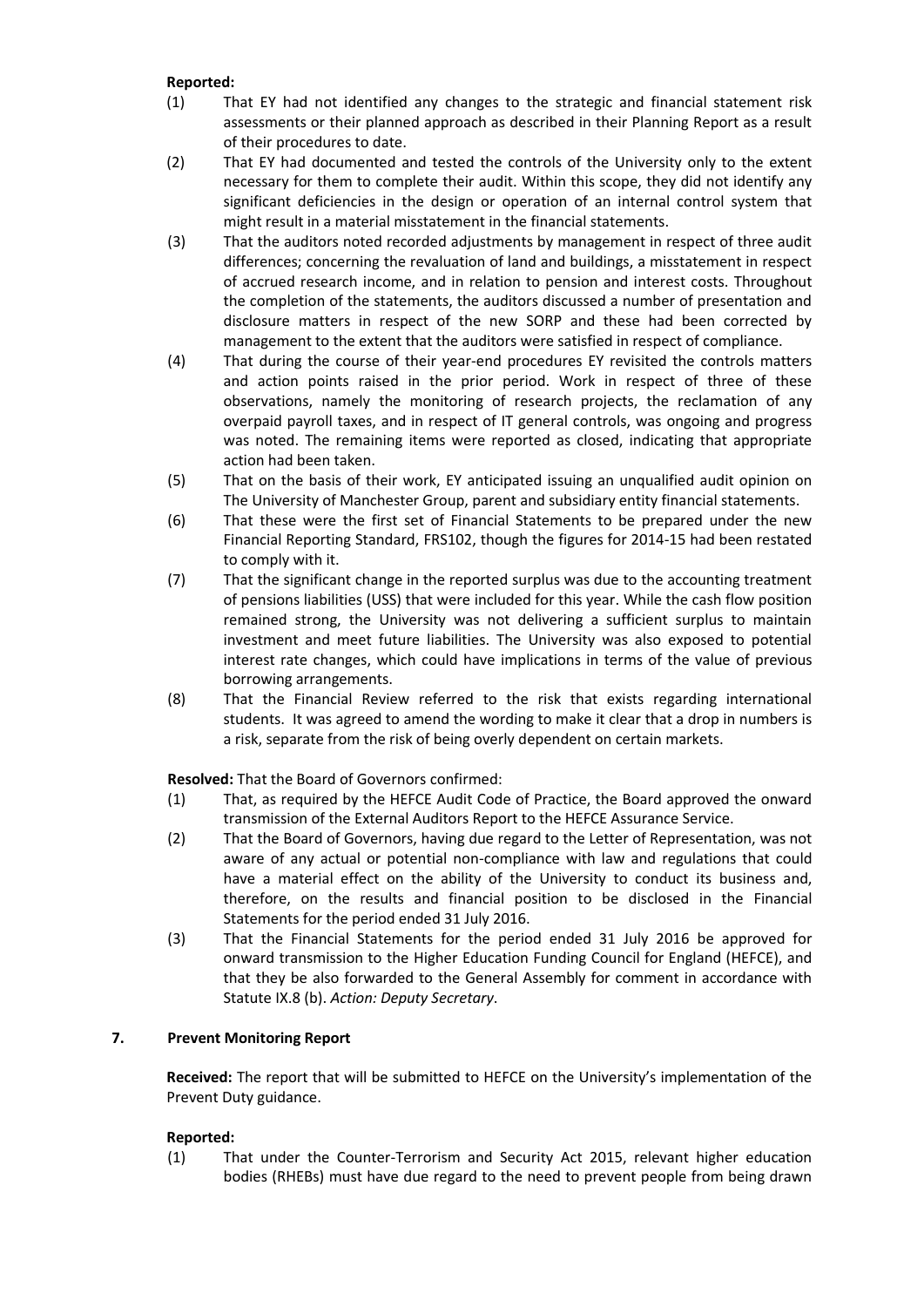into terrorism (the Prevent duty). HEFCE is responsible for monitoring whether RHEBs are demonstrating due regard to the Prevent duty.

(2) That all providers were required submit a short annual report every year, summarising any relevant evidence which demonstrates their continuing active and effective implementation of the Prevent duty.

#### **Noted:**

- (1) That the Board of Governors discussed the report and asked questions about: the training proposals and the development of an appropriate institutional training plan, the escalation processes and any pastoral considerations, escalation or agency reporting might prompt, and the University's documentation of any issues it might deal with under the Duty.
- (2) That the Board of Governors noted strong NUS and UMSU opposition to the Prevent Duty, including their concerns about wider societal effects and the potential impact on the course choices of students. These negative perceptions about the Duty prompted challenges for the University in working with partners and it would continue to work from a safeguarding perspective. However, whilst the broader Prevent strategy had been criticised, this was unlikely to impinge upon the University's broader compliance responsibilities.

**Resolved:** That the Board approved submission of the Annual Prevent Duty Monitoring Report to HEFCE.

#### **8. Strategic Gap Analysis**

**Received:** Reports on the University's league table position and the development of the Internationalisation Strategy.

- (1) That among the actions agreed at the Planning and Accountability Conference in March 2016, the Board noted the following priorities:
	- To present a gap analysis to the Board based on benchmarking analysis and performance in league tables, identifying scenarios and actions that could be taken to improve the University's position with an assessment of the associated cost, risk and impact.
	- The International Strategy Group to give consideration to the issues raised by Vivienne Stern (Director of the UK Higher Education International Unit), and the suggestion to identify 2-3 pivotal international research collaborations around research beacons.
	- To identify routes through which we can generate funding to meet ambitions and the risks associated with these.
	- In the light of the discussions at the Conference, to consider the level of investment required to make the step change to meet the ambitions of Manchester 2020, including support for leaders.
- (2) That in relation to item (i), the league table and benchmarking group led by the Deputy President and Deputy Vice-Chancellor, Professor Colin Bailey, had taken this forward. On (ii), the Internationalisation Strategy Group, also led by Professor Colin Bailey had progressed this.
- (3) That in respect of items (iii) and (iv), the Senior Leadership Team has had some further discussions about how already agreed actions are being progressed and offered some initial views on the sorts of investment that are likely to be necessary to achieve the University's stated aims. Together with the Director of Finance, the University is developing scenarios for this with a view to these being built into the financial and operational planning processes, and is anticipated that this will come forward for consideration at a future meeting in the session.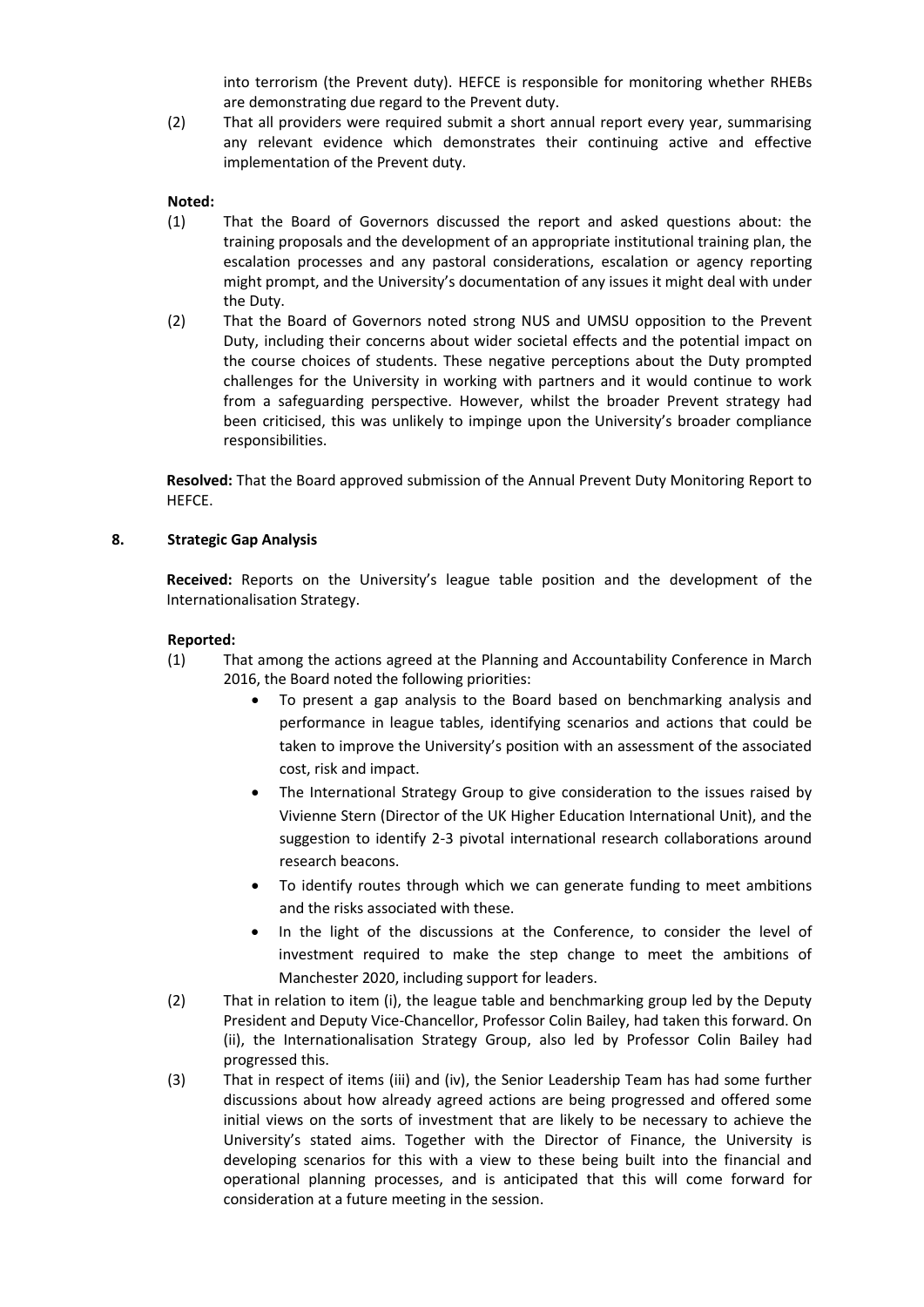### **Noted:**

- (1) That the paper on Internationalisation would be considered at the Accountability and Planning Conference in March.
- (2) That the Board of Governors welcomed the League Table paper and the detail provided in terms of the interdependencies within the league table positions, notably the balance between widening access, retention and academic performance. While the financial impact was an important consideration that determined strategic priorities, the University's commitment to wider access should be retained.
- (3) That the Board of Governors would also wish to further consider the strategic trade-offs and considerations prompted by this work, during the Conference.

### **9. Sir Henry Royce Institute**

**Received:** A paper and appendices on the Sir Henry Royce Institute.

#### **Reported:**

- (1) That EPSRC had recommended funding the Royce Institute and the University brought forward its proposals to deliver the associated opportunities and manage the risks.
- (2) That the Sir Henry Royce Institute for Advanced Materials (SHRIAM), as a national institute, was intended to create the missing 'link' in the UK innovation chain allowing the iterative design of advanced materials for various applications, at speed and reasonable cost, providing a critical component to delivering on the government's economic strategy.
- (3) That the Institute's hub location at The University of Manchester was chosen to develop the north of England's innovation ecosystem and economy without compromising on excellence or wider national benefit.

#### **Noted:**

- (1) That the Board of Governors considered the information provided and, via questions, sought further clarification on the governance, research strategy, financial arrangements, and the management of the multi-partner relationships via the University.
- (2) That the Board of Governors noted the risks identified and the mitigation plans proposed, noting that the provision of matched revenue funding was a key consideration in delivering sustainability beyond the funding commitments agreed to 2020.
- (3) That the Royce project would provide a funding agency for the funding of research within the facility, in a hub building sited at the University and occupied by University staff. The University's ownership of the asset would minimise financial risk. The wider objective of Royce is to provide an impact on "UK plc", and its success in delivering this would be measured by key performance indicators. The success of the project was dependent on a shared, collaborative approach.

## **Resolved:**

- (1) That based on the paper presented, the Board of Governors provided authorisation for the University to make such progress as is necessary in respect of the continued development of the Royce project through the delegated authority of the Chair of the Board of Governors and the Chair of the Finance Committee, in order to meet the planned timetable. This authority is subject to the proviso that appropriate due diligence, throughout the project, is completed under the oversight of the Finance Committee.
- (2) That a paper providing some additional assurances concerning the governance arrangements for the Institute should be provided at the February meeting (*Action: Deputy President and Deputy Vice-Chancellor*).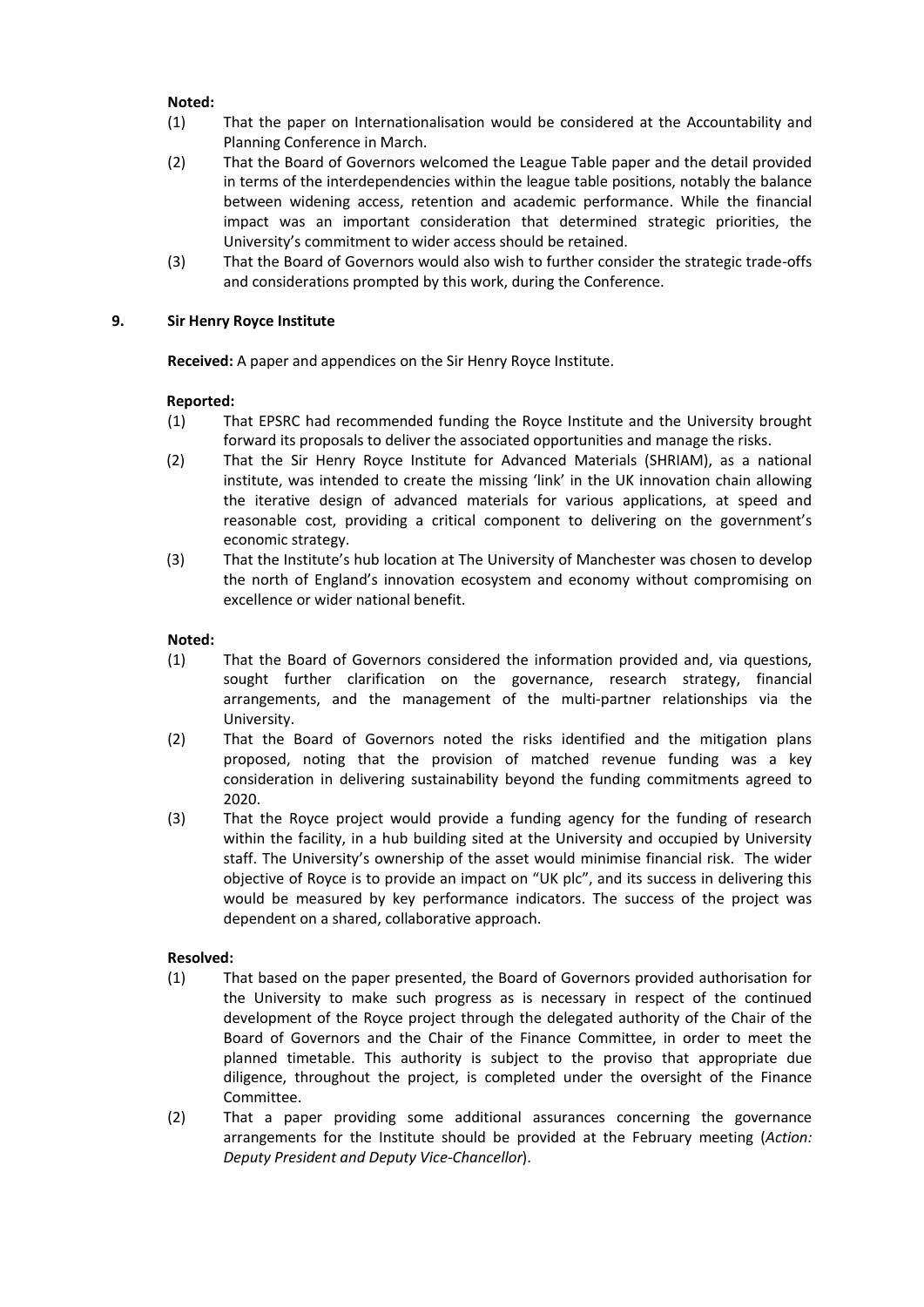## **10. Academic Assurance**

**Received:** A paper setting out the basis for the Board of Governor's assurances concerning the oversight of the academic experience and the setting and maintenance of standards, as part of the Annual Assurance Return to HEFCE on 1 December 2016.

# **Reported:**

- (1) That the University's formal review of student experience, outcomes and standards is covered by the Annual Performance Review (APR) which includes Faculties and Schools, PSS, Library and Cultural Assets. The APR reviews high level KPIs:
	- Student satisfaction and National Student Survey (Q22 overall)
	- Widening participation (NS-SEC and LPN)
	- Employability (DLHE)
- (2) That in addition the following are reviewed annually through the APR:
	- NSS: Teaching quality; assessment and feedback; academic support
	- PTES and PRES
	- Employability and preparation for work
	- Average tariff score (summary only)
	- Student recruitment
	- Student staff ratios
	- Student attainment (trend; gender, ethnicity and domicile)
	- Student retention
- (3) That the Board of Governors receives a stock take report and the APR action plans. These are considered at the Board's Annual Conference.
- (4) That for the assurance required to HEFCE by 1 December 2016, a report provided to Senate and to the Board of Governors outlined:
	- The student outcome data provided to the APRs available separately from the Senate intranet site at

<http://www.staffnet.manchester.ac.uk/governance/senate/meetings/>

- A summary of the processes used for the annual review of undergraduate and postgraduate taught provision that is undertaken by the Teaching and Learning Group each December and the annual review of postgraduate research provision that is undertaken by the Manchester Doctoral College (MDC) in February/March.
- A summary of the periodic reviews, and any institutional issues identified, undertaken during 2014-15 (i.e. as reported to the TLG annual review in December 2015).
- A summary of the output from the annual review of postgraduate research provision undertaken by the Manchester Doctoral College (MDC) in March 2016.

## **Noted:**

- (1) That the paper provided additional detail following the presentation to the Board as part of the Strategic Briefing held in early November.
- (2) That the University would reach a decision on entering the Teaching Excellence Framework at a future meeting of the Planning and Resource Committee.

**Resolved:** That on the basis of the information presented and the additional reporting undertaken through the year, the Board of Governors confirmed:

- that it had received and discussed a report and accompanying action plan relating to the continuous improvement of the student academic experience and student outcomes. This included evidence from the provider's own periodic review processes, which fully involve students and include embedded external peer or professional review
- The methodologies used as a basis to improve the student academic experience and student outcomes were robust and appropriate.
- The standards of awards for which the University is responsible have been appropriately set and maintained.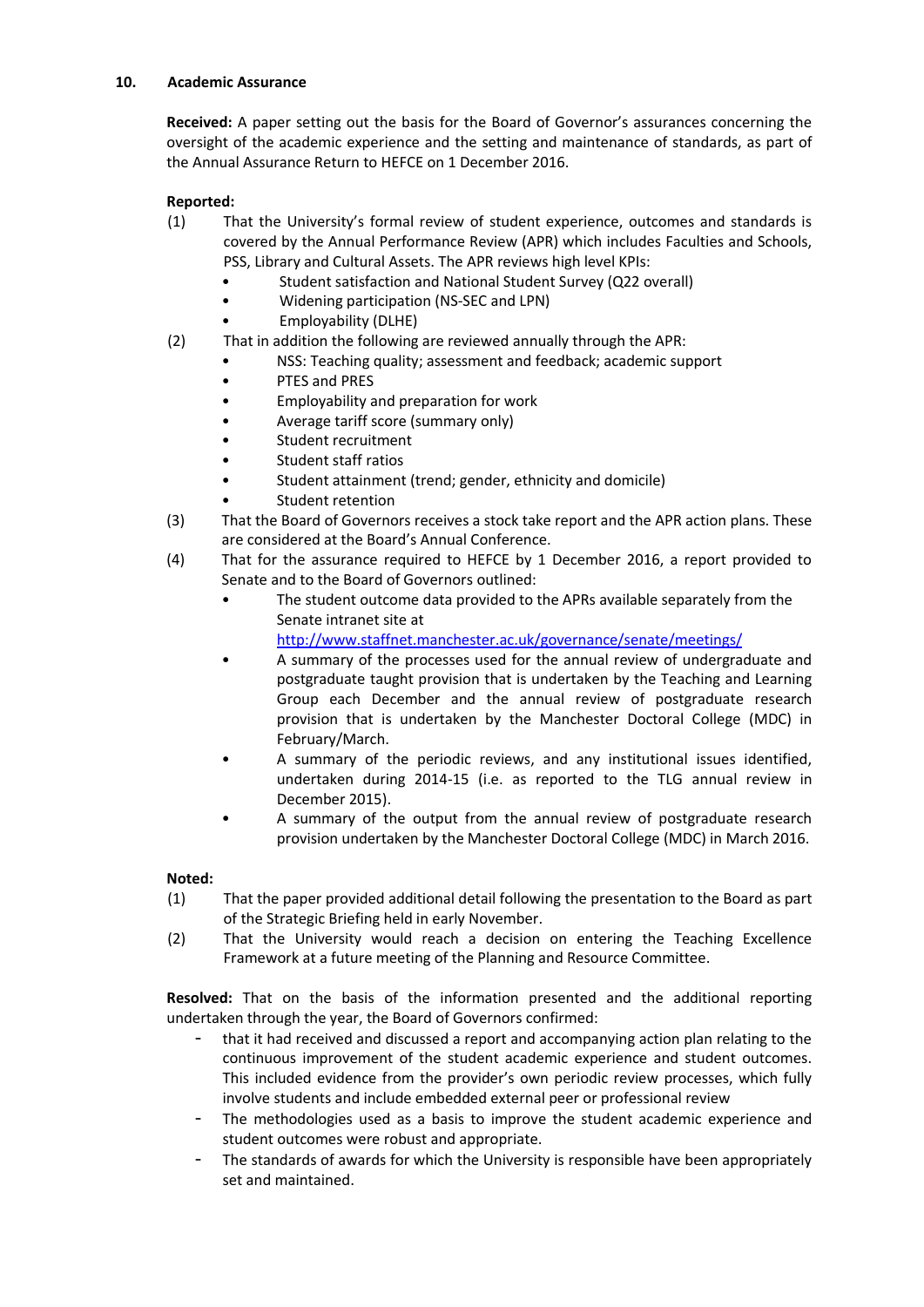## **11. President and Vice-Chancellor's report**

# **(a) The Report of the President and Vice-Chancellor to the Board of Governors**

# **Reported:**

- (1) That the Report of the President and Vice-Chancellor provided a briefing on Government announcements of relevance to Higher Education, including the progress of the Higher Education and Research Bill through parliament. In addition to changes to research funding, with all public research funding including the Research Councils, Innovate UK and what is currently known as QR (quality research funding for universities based on the last Research Excellence Framework - REF - results),now to be called Research England, being brought together into UK Research and Innovation (UK RI), the Bill includes the dissolution of HEFCE, the formation of the Office for Students (OfS) and proposals for the Teaching Excellence Framework (TEF). The Bill is also designed, amongst other things, to make it easier for private providers to set up universities, leading to concerns about quality assurance and reputation. It has also aroused concerns about the continued independence of universities.
- (2) That in terms of the EU Referendum result, the University's own EU group had been monitoring developments carefully and issuing updates, Universities UK and the Russell Group of universities have been very active in lobbying and similarly the President and Vice-Chancellor had attended many meetings on Brexit, regionally and nationally.
- (3) That the 2016 round of Annual Performance Reviews (APRs), which will be nearing its conclusion by the time the Board meets, had proceeded well. APRs are held for the three Faculties (Humanities, Science and Engineering and Biology, Medicine and Health), the Professional Support Services and for the Library and the University's cultural institutions (the Whitworth Art Gallery and the Manchester Museum), whilst a report on the Jodrell Bank Discovery Centre is made to the Planning and Resources Committee (PRC). A review of Key Performance Indicators (KPIs) relating to human resources and diversity and inclusion is considered at the Human Resources Sub-Committee and environmental sustainability KPIs are considered at the Capital Planning Sub-Committee. Reports of the APR meetings will be available as part of the documentation for the Board's Accountability and Planning Conference.
- (4) That a number of changes are envisaged to the 2017 Conference (to be held on 21 and 22 March 2017). The conference has two distinct, main objectives: to review performance across key areas of the University, and to consider future challenges and short and longer term plans. The conference is also an opportunity for Board members to get to know each other and senior officers of the University better.
- (5) That the President and Vice-Chancellor, supported by the Vice-President for Teaching, Learning and Students provided an update on student recruitment and the likely reduction in levels of Home and EU applications.

**Noted:** That the Board of Governors considered the proposals for the Accountability and Planning Conference, providing support for the general purpose, but noting that some changes in the format should be incorporated. The comments received from Board members following the Conference in March 2016 would be circulated for review. *Action Deputy Secretary*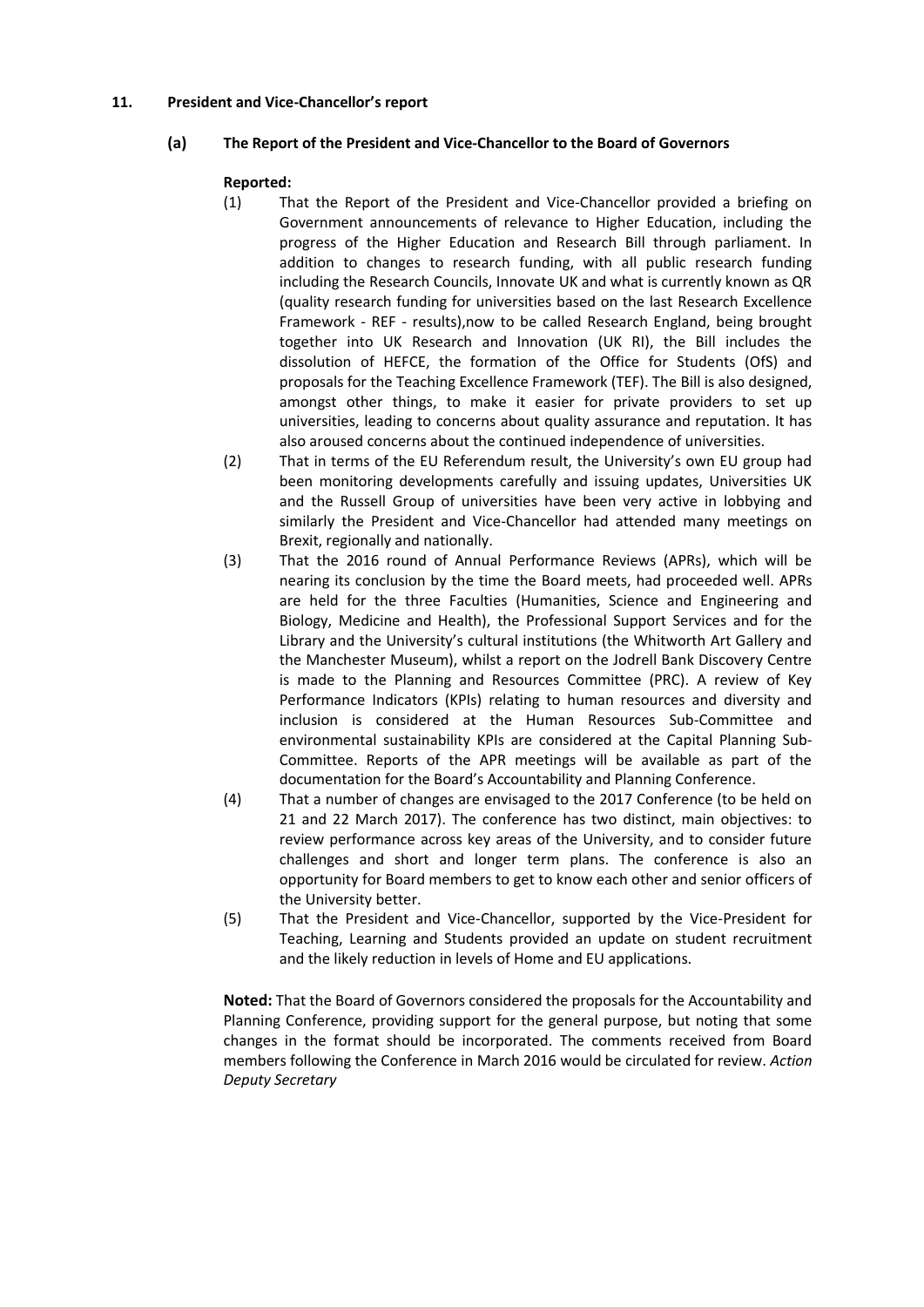# **(b) Exercise of Delegations**

# **Reported:**

(1) That acting on behalf of Senate and the Board of Governors and on the recommendation of the relevant Head of School and Dean of the Faculty, the President and Vice-Chancellor awarded the title of emeritus/emerita professor to:

Professor George Lafferty, School of Physics and Astronomy, with effect from 1<sup>st</sup> October 2016.

Professor Peter Skeldon, School of Materials, with effect from 1<sup>st</sup> October 2016. Professor Jeremy David Waddington, Alliance Manchester Business School, with effect from 1<sup>st</sup> September 2016.

Professor Martin Walker, Alliance Manchester Business School, with effect from 31st August 2017

- (2) That acting on behalf of the Board of Governors the President and Vice-Chancellor approved the recommendation from Manchester University Press that Professor Alistair Ulph be appointed as Chair of the Press Board, for the period to 1 June 2016 to 31 May 2019.
- (3) That acting on behalf of the Board of Governors, the President and Vice-Chancellor approve the grant of a restricted power of attorney from the University to FIDAL, cabinet d'avocats, 4-6 avenue d'Alsace – 92982 Paris La Défense Cedex, to complete and sign on behalf of the University any document or correspondence regarding the registrations in France of its employee(s) with URSSAF and other social security organisations if applicable, and for FIDAL to sign and send or E-file associated social contributions returns and declarations. This will:
	- Designate Gérôme Gbaya representing FIDAL, or any other person representing FIDAL whom he may deem to have the required experience, to complete and sign on my behalf any document or correspondence regarding the registration with the URSSAF, or any other social security organisations, of our employee(s) working in France.
	- Designate Gérôme Gbaya representing FIDAL, or any other person representing FIDAL whom he may deem to have the required experience, to complete and sign or E-file on my behalf any social return.

The power of attorney does not cover the situation under the application of article L 243-1-2 of the French Social Security Code which provides that foreign companies may designate a legal representative in France. The power of attorney is valid upon signature regarding the documents and correspondence prepared or related to the year of signature. It will automatically expire on February 28, 2017.

(4) That pursuant to General Regulation VII.4, the Common Seal of the University had been affixed to instruments recorded in entries 1709 to 1766:

## **12. Presentation from Senior Leadership Team Member**

**Received:** A presentation on from Professor Luke Georghiou in his capacity as VP Research and Innovation.

- (1) The presentation briefed members on the review of the Research Excellence Framework, the global challenges research priorities, the shifting research landscape in relation to industry and technology transfer, the science and innovation audit and progress in respect of the award of major research grants.
- (2) An update on the appointment process for the next Chair of UMI3, the University's technology transfer subsidiary.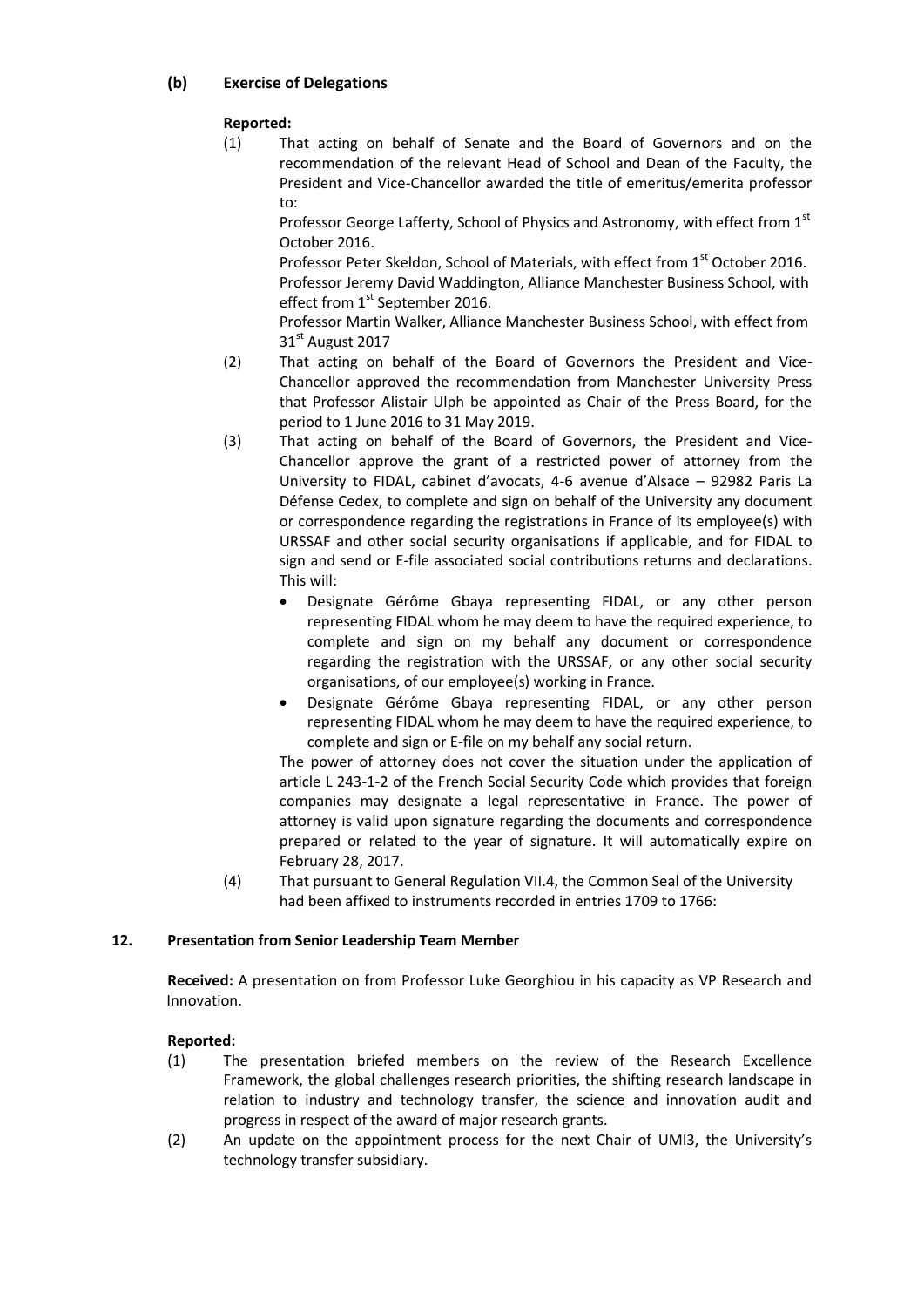**Resolved:** The Board of Governors provided a delegated authority to progress the appointment of the UMI3 Chair via the executive, ahead of the next formal meeting of the Board of Governors.

## **13. Board committee reports**

**(a) Finance Committee, 10 November 2016, including the Annual Accountability Return and presentation of the September Management Accounts.**

- (1) That Finance Committee received an update on the capital programme. No projects had been completed since the last meeting.
- (2) That Finance Committee approved:
	- the MECD project team to continue to progress contract discussions using NEC 3 option C.
	- the Graphene Engineering Innovation Centre (GEIC) project. The approval to proceed with the project was made on the basis that the University will underwrite any overspend to a maximum value of £1.8m (currently, the project is estimated to be £1.8m over the £50m budget).
	- the SKA2 project. The overall project cost is £16.5m with the University contribution being £5.7m. The Committee approved the full spend of £16.5m.
- (3) That Finance Committee approved the updated Terms of Reference
- (4) That Finance Committee recommended the 2015-16 Financial Statements for approval by the Board of Governors. This was formally carried out in the joint meeting held with Audit Committee.
- (5) That Finance Committee recommended the annual accountability return to HEFCE for approval by the Board of Governors.
- (6) That within its consideration of the Finance Report, the Committee noted the following:
	- New Rules for Taxing Off-Payroll Working and Intermediaries (Personal Service Companies)
	- The impact of the new SORP on capital income and associated depreciation
	- The change in how ERVS costs are reported  $-$  all future ERVS costs are recorded under General University Overheads (GUO). Any savings of salary costs resulting from these ERVS arrangements will be reported locally, and summarised at University level.
	- Updates on the USS and UMSS pension schemes
	- An update on NorthWest eHealth  $-$  this was incorporated on 1 November 2016. The University has a 40% shareholding and it will be accounted for as an associate company.
- (7) That Finance Committee received and noted the September 2016 management accounts:
	- The phasing of non-pay costs in the budget needs to be improved in future years.
	- Research income is a continued concern. Awards are up year-on-year but this is not translating into increased activity. Current performance is adverse to budget and similar to prior year. Further analysis is being completed.
- (8) That Finance Committee approved the Costing and Pricing policy on behalf of the Board of Governors subject to two minor amendments.
- (9) That Finance Committee recommended the updated Financial Procedures for approval by the Board of Governors. These had been updated to take account of the costing & pricing policy.
- (10) That the report of the Fossil Fuels Review Group (FFRG) was presented to Finance Committee. This had been established in September 2015 following a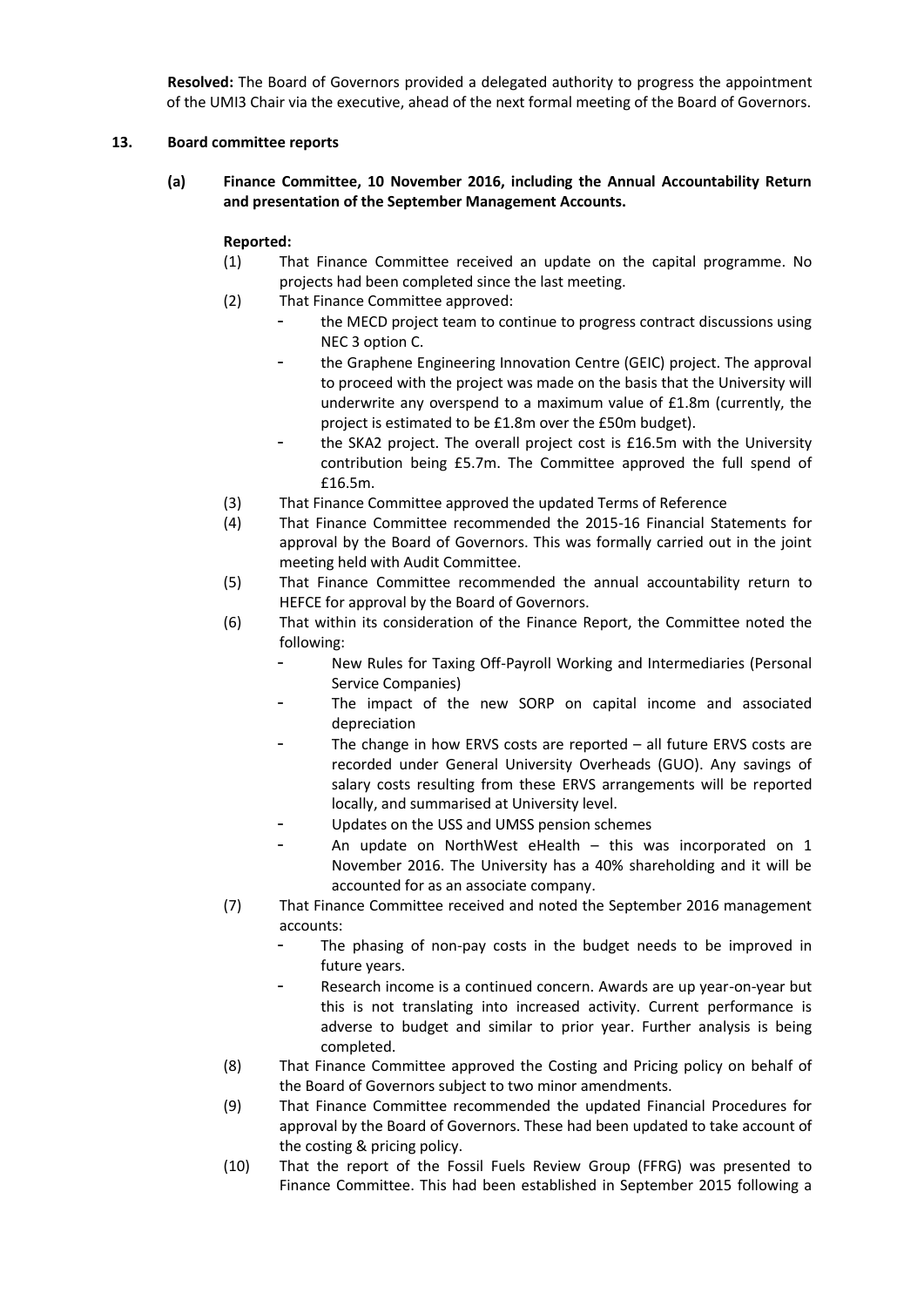request from the Board of Governors to the Committee to review the Board's Socially Responsible Investment Policy (SRIP).

- Finance Committee recommended further work to be carried out to test the feasibility of option 5 and to further explore option 2, including the definition of environmental degradation. A further paper will be brought to the January 2017 meeting of Finance Committee in order that any recommendation from the Committee can be made to the a future meeting of the Board of Governors in the session.
- Option 5 is revise the Socially Responsible Investment Policy to promote investments in low or zero carbon investments, or to identify best-in-class.
- Option 2 is revise the Socially Responsible Investment Policy to commit the University and its Investment Managers to further assess and acknowledge environmental degradation and therefore adopt greater levels of engagement with fossil fuel companies)
- (11) That Finance Committee recommended the Endowments Spending Policy for approval by the Board of Governors.
- (12) That Finance Committee approved the Draft Treasury Policy on behalf of the Board of Governors.

## **Resolved:**

- (1) That the Board of Governors approved the Endowment Funds Spending Policy.
- (2) That the Board of Governors approved the revised Financial Procedures.
- (3) That the Board of Governors approved the minor change in the Finance Committee's terms of reference.
- **(b) Audit Committee, 10 November 2016, including approval of the Annual Report of the Audit Committee (and the Internal Audit Annual Opinion) for onward transmission to HEFCE.**

**Received:** The minutes of the meeting of the Committee held on 10 November 2016.

- (1) That the Committee agreed some minor changes to its terms of reference to clarify responsibilities and these were provided for approval by the Board.
- (2) That the Committee considered the Management Report and Accompanying Management Letter from the External Auditors (EY LLP) on the Financial Statements for the year ended 31 July 2016, which recorded the key features of the audit to date, and contained details of specific observations arising, the way they had been treated in the Accounts, and the management responses. The Committee also considered the Letter of Representation in relation to the 2015/16 external audit. Also presented, and considered jointly with the Finance Committee, were the Financial Statements for the year ended 2015/16.
- (3) That the external auditors, on satisfactory completion of a small number of outstanding matters, anticipated issuing an unmodified audit opinion as to the truth and fairness of the financial statements.
- (4) That the Committee resolved that the completed Report to the Audit Committee be accepted for onward transmission to the HEFCE Assurance Service, as required by the HEFCE Code of Practice on Audit and Accountability, and that both documents be commended to the Board of Governors along with the Letter of Representation.
- (5) That the Committee recommended to the Board the reappointment of the external auditors for the audit of the 31 July 2017 financial statements, under the terms of their existing contract.
- (6) That Uniac had finalised and completed six substantive audits since the last meeting of the Committee. These covered; IT Field Support, the Occupational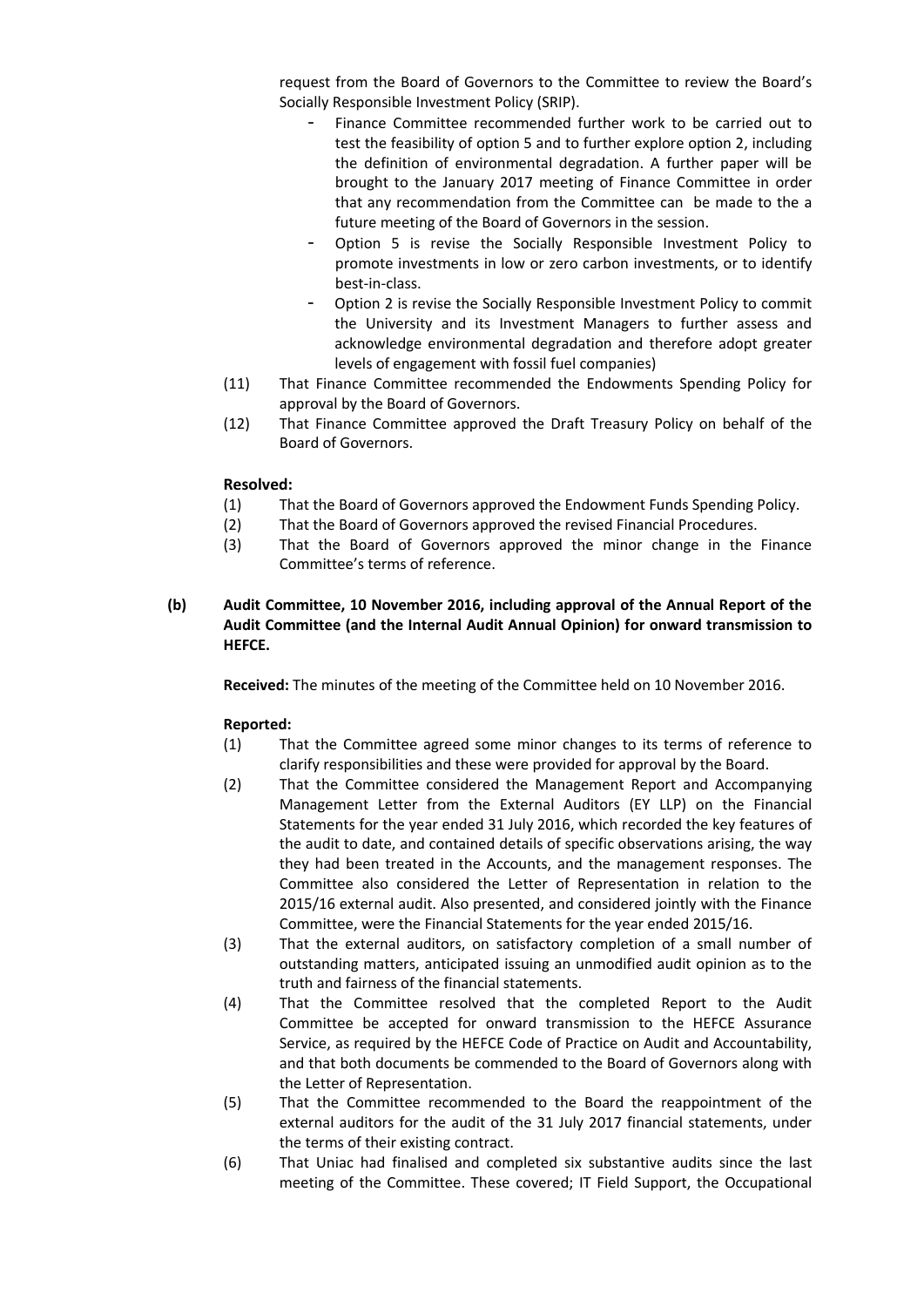Health Service, the Staff HESA Data Return, Payroll Suspense accounts, Pay cost amendments and Payment Card Industry Data Security Standard Compliance.

- (7) That Uniac commended the Annual Opinion of the Internal Auditors to the Board of Governors, and thereafter, for onward transmission to HEFCE as part of the Audit Committee's Annual Report
- (8) That the Committee considered the Annual Report of the Audit Committee and agreed that subject to any amendments required to reflect the discussions, the Report be commended to the Board of Governors, for approval.
- (9) That the Committee received a Value for Money report, prepared by the Directorate of Finance. The scope of the Value for Money had been widened beyond Procurement activity, building on the work undertaken on Value for Money in 2014-15. There is however now a requirement from Hefce to report on Value for Money in a broader sense but no format has yet been determined. The report therefore extended the scope and built on the overview completed by Uniac in April 2015. The report would be submitted as presented but it was accepted that further work is required to develop a holistic report over the next year.

## **Resolved:**

- (1) That the Board of Governors approved the minor changes to the terms of reference recommended by the Committee.
- (2) That the Board of Governors approved the Annual Report of the Audit Committee to the Board of Governors, which includes the annual opinion of the Internal Auditors, for onward transmission to HEFCE.
- (3) That the Board of Governors approved the re-appointment of the external auditors for the financial year end 31 July 2017.

## **(c) Staffing Committee, 5 October 2016 and 9 November 2016**

**Received:** The minutes of the meeting of the Committee held on 5 October 2016 and on 9 November 2016.

## **Reported:**

- (1) That the business transacted at the meeting held on 5 October 2016 had been approved by the Board at its formal meeting later that day.
- (2) That the Staffing Committee received a briefing on the plans in development to deliver the Manchester 2020 strategic plan.

## **(d) Remuneration Committee, 23 November 2016**

**Received:** A short report on the business undertaken at the meeting of the Remuneration Committee on 23 November 2016.

#### **Reported:**

- (1) That the Committee had approved the sign-off of the review of senior staff salaries and had been impressed by the rigour of the exercise and confirmed that the increase in the pot available was in line with the increase awarded to junior staff.
- (2) That the Committee also considered the effect of pension changes on those reaching lower HMRC levels and that a proposal was being brought forward to ensure that performance contributions continue to be appropriately rewarded.

#### **14. Report from the Senate**

**Received:** A report on the business initiated at the meeting of Senate held on 2 November 2016.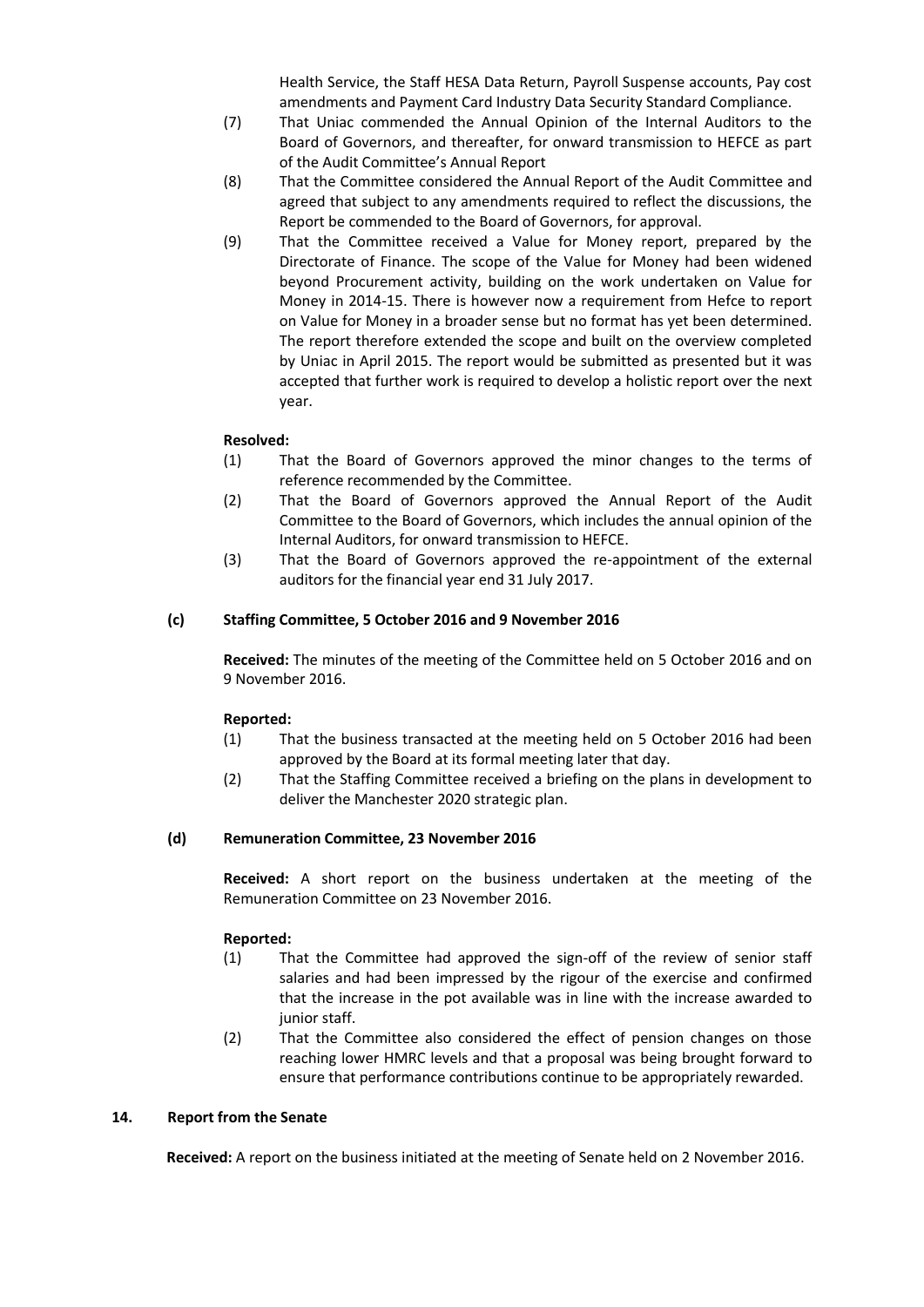## **Reported:**

- (1) That the Board of Governors received details of the business considered at Senate including: Brexit, the Stern Review of the Research Excellence Framework, the 2016 NSS and Postgraduate Taught Experience Surveys, the proposed International Medical School, engagement with Schools, and in relation to 'Devo Manc'.
- (2) That Senate approved changes to the following policies:
	- Policy for Split Site PhD Arrangements
	- Policy on Supervision for Postgraduate Research Degrees
	- Examination of Doctoral Degrees Policy/Examination of Master of Philosophy (MPhil) Degrees Policy
	- Nomination of Examiners and Independent Chairs for Postgraduate Research Degree Examinations Policy.
- (3) That Senate endorsed, for consideration for approval by PRC, a proposal that the University adopts the UK Scholarly Communications Licence and Model Policy.
- (4) That Senate approved a Copyright Policy and approved a list of academic members of staff eligible to serve on disciplinary or appeal panels relating to academic members of staff in accordance with Statute XIII and Ordinance XXVII.

# **15. Report from the Planning and Resources Committee**

Received: A summary of matters discussed at the meetings of the Committee held on 4<sup>th</sup> October and  $8<sup>th</sup>$  November was provided for the information of members.

**Reported:** That the Board received a full report on the recent activity of the Planning and Resources Committee including: membership changes, Financial issues, the Fossil Fuels Review, Student Satisfaction, the Division of Development and Alumni Relations (DDAR) Annual Progress Review and Gift Oversight Reports, the Manchester University Press Report, HR matters, Planning and Accountability, Risk, Estates, Information Systems, Sir Henry Royce Institute, TEF 2, Knowledge Exchange, Social Responsibility and other University matters.

## **Noted:**

- (1) That PRC brought forward the following University policies and the Code of Practice on Freedom of Speech, for formal approval by the Board of Governors:
	- Costing and Pricing Policy
	- Anti-Slavery and Human Trafficking Policy
	- The Redeployment Policy
	- The Security of Employment Policy
	- The Pay Protection Policy
	- Introducing Change to Organisational Structures Policy
	- Copyright Policy
- (2) That the Registrar, Secretary and Chief Operating Officer provided a summary of relevant the policy issues and issues of update/amendment or additional coverage.
- (3) That a cover sheet should be developed for the process of obtaining Board approval for policies brought forward by PRC in the future (ACTION Deputy Secretary).

**Resolved:** That the Board of Governors approved the policies identified above and the revised Code of Practice on Freedom of Speech.

## **16. University Union Relations Committee**

**Received:** A report of the meeting between the University and the Students' Union held on 26 October 2016.

## **Reported:**

(1) That there was an update by Union Director Ben Ward on the progress of the building project to upgrade facilities at the Students' Union and the sign of the Memorandum of Understanding (MoU).